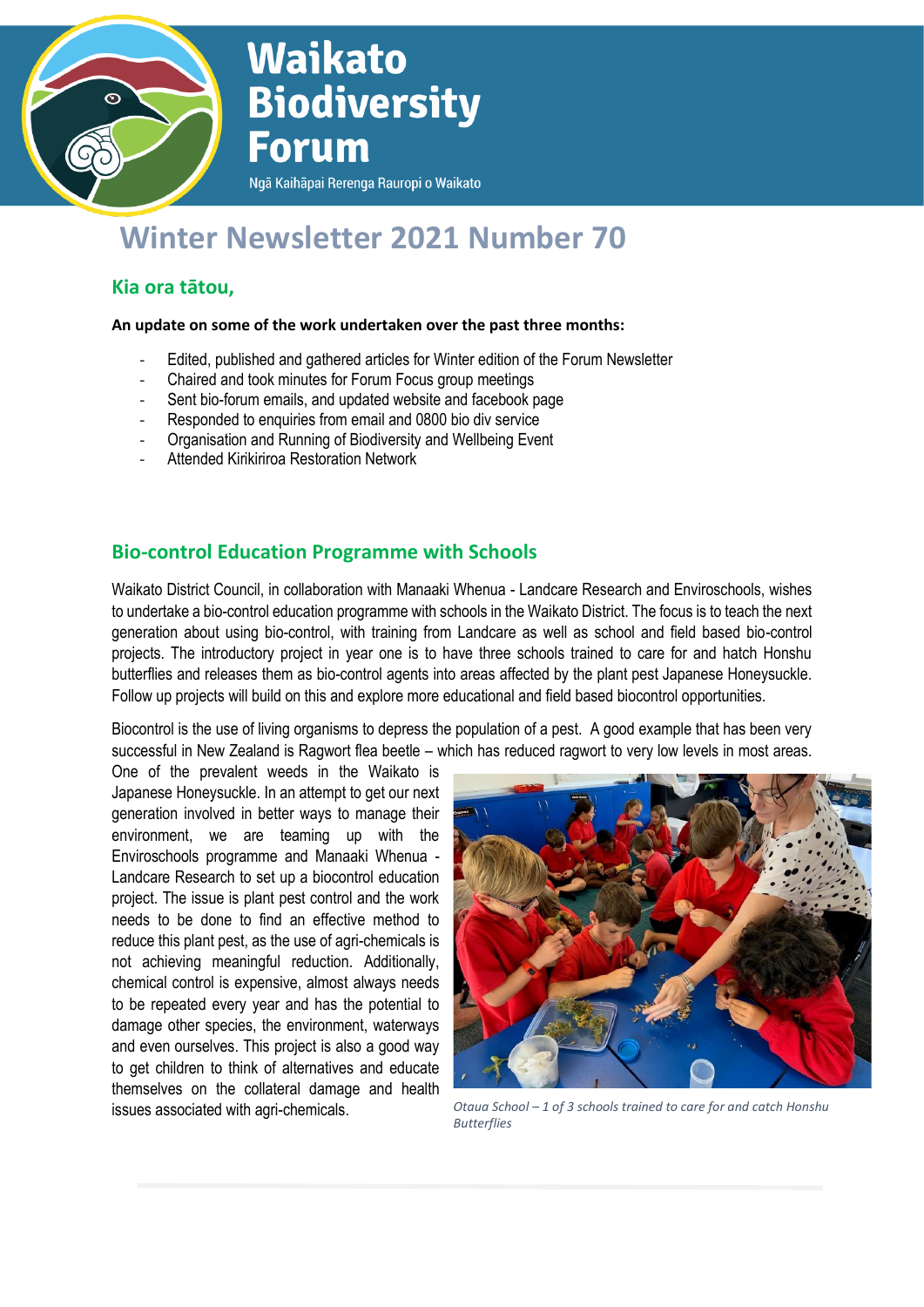#### **Owhango Alive – Local tales, Dave & Judy Edhouse**

Around 10 years ago we started on a project to fence off the Kakahi stream which runs along the length of our property. There were some established Totara, Rimu and Kahikatea trees which assisted in establishing the area which we began to add to once we had fenced off the area adding natives including flaxes (Harakeke), pittosporums (Rautāwhiri), cabbage trees (Tī Kōuka), lancewoods (Horoeka), kahikateas and various other grasses. This is an ongoing project with new trees planted every year, usually sourced from nurseries. However recently we have begun potting self-sown seedlings from around our property and also from our garden in Whareroa. This process involves potting the plants and keeping them under larger trees in the garden until they are large and hardy enough to plant alongside the stream. Once the area was fenced there were quite a lot of native grasses and other plants which established themselves naturally as well. The downside unfortunately was the growth of weeds and blackberry, which require constant attention with maintenance.

With the success of the planting, the birdlife has increased, which brings me to the subject of pest control. We have over the last three years carried out an intensive trapping programme. We have DOC 200 and 250 traps as well

as live capture traps. Predators regularly caught include rats, hedgehogs, stoats, ferrets, and cats. So far this year has seen the capture of 5 ferrets, 5 cats, 6 stoats, 7 hedgehogs and 83 rats. Last June one trap caught a rat every day for 17 days in a row. The trapping has seen an increase in the bird life and ducks in the river.

This has been a joint project with the assistance and guidance from Weston Brown from Horizons and Mark Fredericks from Owhango Alive. Taking on a project like this requires a lot of energy and commitment but the rewards make it all worthwhile.



#### **Pirongia Te Aroaro o Kahu Restoration Society Update**

Our Society's ongoing mission to improve outcomes for native birds has seen the team focusing on something a little bit different these last couple of months. Our exciting collaboration with Maungatautari Ecological Island Trust on the reintroduction of titipounamu (a.k.a rifleman), Aotearoa's smallest native bird, to Maungatautari began last May with surveying numbers. Translocation of them took place this May with a team led by Tiritiri Matangi and the Hihi Conservation Trust. 40 titipounamu from Pirongia and 40 captured from Pureora Forest have been released onto the Sanctuary Mountain Maungatautari and their progress will be monitored by another survey in the next 6 months



*Craig Montgomerie (SSM), and Clare St Pierre (PRS) releasing the first Titipounamu at Maungatautari. Photo credit: Tom Davies.*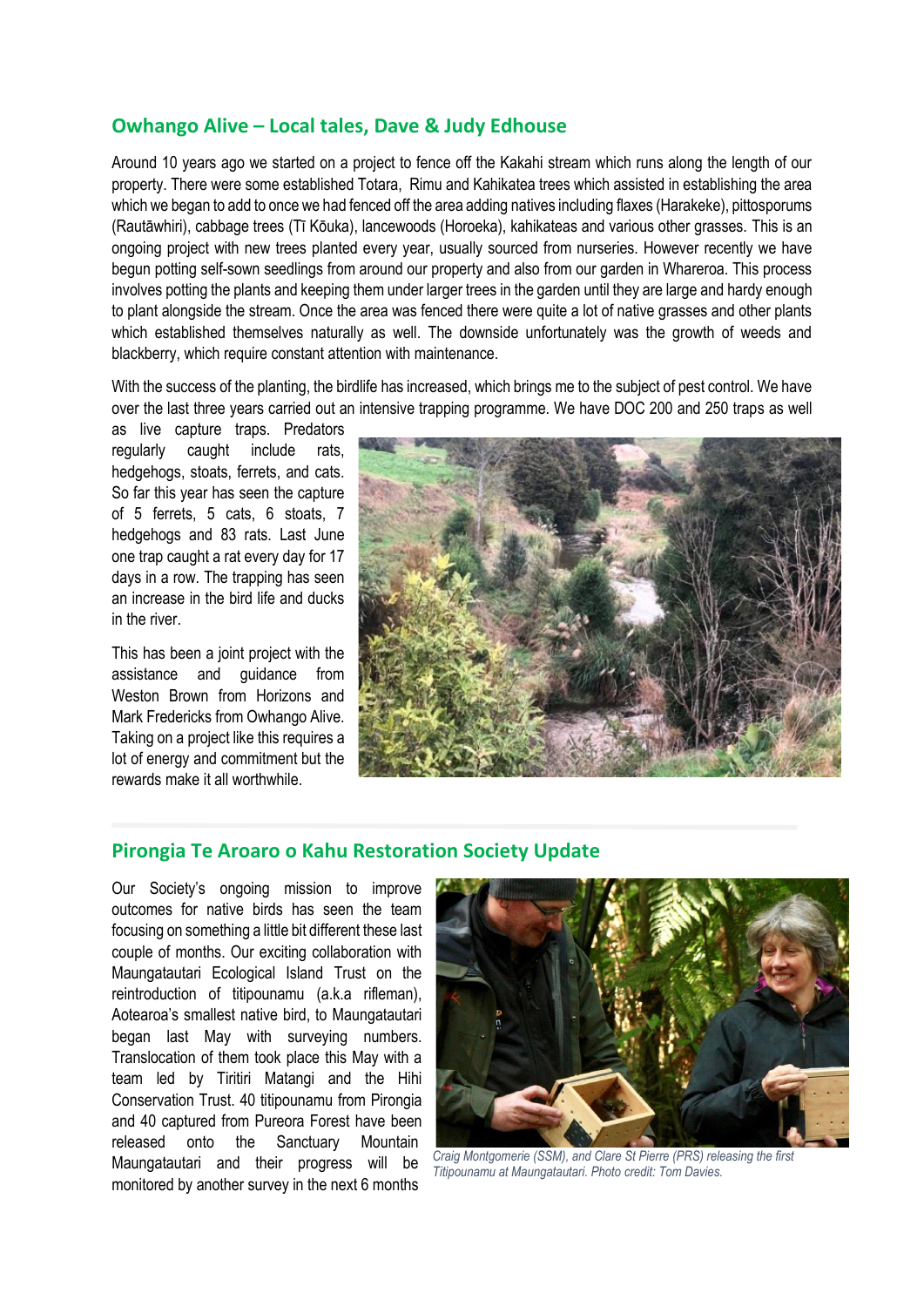to find their locations and evidence of breeding success. So cross all your fingers, your toes… and watch this space!

We haven't forgotten about kōkako of course. Thanks to our army of superstar volunteers, we wrapped up an amazing kōkako breeding season this year with a total of 23 fledglings from 9 breeding pairs recorded on the maunga – a massive improvement from 10 chicks last season.

Things are also looking great down in the valley, with the Okahukura kōkako survey taking place in early May and results showing kōkako territories were spread over almost the entire management area. There was an astounding 92 pairs and 7 singles recorded, more than double the number recorded during the last survey four years ago. A great result and a testament to the hard work of all our amazing volunteers.

### **Rings Beach Wetland Group - Next Steps in the Reserve**

The patron of the Rings Beach Wetland Group, Ian McDonald, sitting on a seat in the Matarangi Bluff Scenic Reserve Going forward with predator management, our aim is to trap the entire boundary perimeter of the Matarangi Bluff Scenic reserve. This is to try and stop the entry of predators into the reserve and further protect the wildlife that calls the wetland and bush home.

So far, good progress has been made with a new track created along the causeway road (ie: the entrance to Matarangi) and around the estuary to the southern boundary of the reserve. A variety of traps will be deployed on new lines along this area in the coming months. We are very grateful to have received funding from the Waikato Regional Council's Environmental Initiatives Fund to allow us to complete this work.

The removal of wilding pines and other weeds continues thanks to our RBWG volunteers. If you are able to assist us in any capacity please don't hesitate to get in touch via email on [ringsbeachwetlandgroup@gmail.com.](mailto:ringsbeachwetlandgroup@gmail.com)